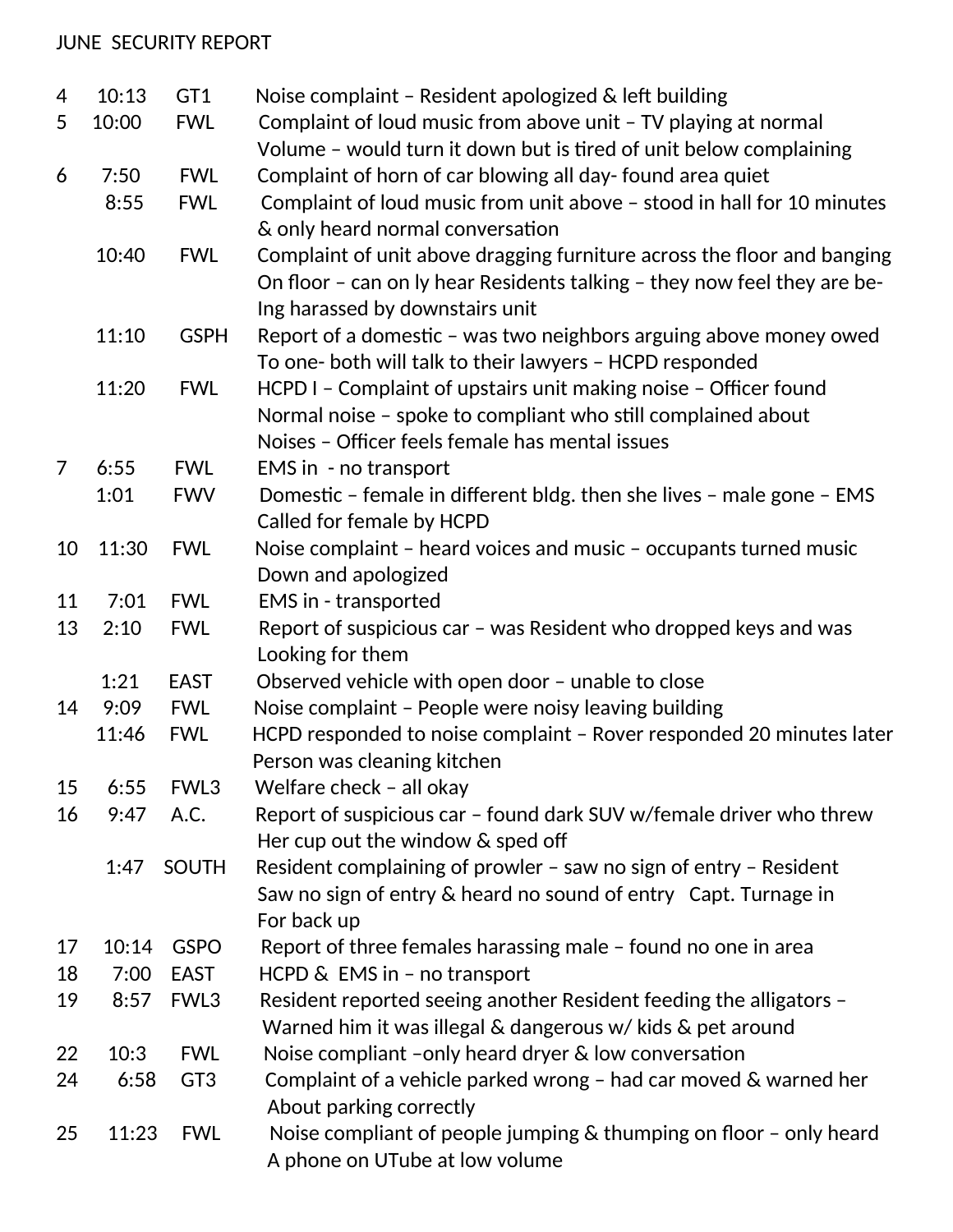|    | 11:34 |         | TOC EMS in - no transport                                          |
|----|-------|---------|--------------------------------------------------------------------|
| 27 | 11:30 |         | GOLF Noise complaint - elderly man fell asleep on porch with TV on |
|    |       | VII I A | loud - woke him & had him turn TV off                              |
| 30 |       |         | Phoenix phone system for recording activities at I.G. is down      |
|    | 10:34 |         | System back up and on                                              |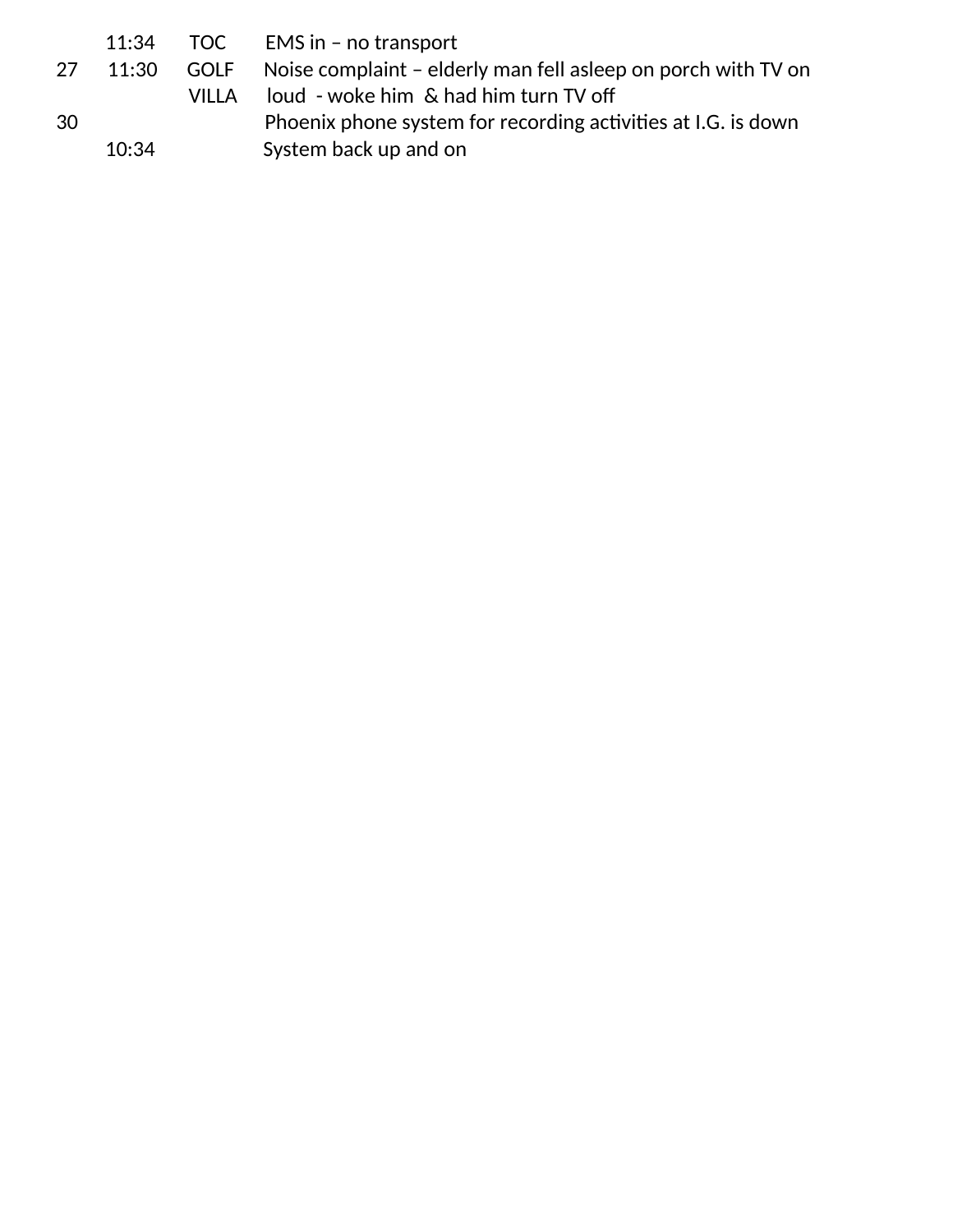JULY SECURITY REPORT

- 1 1:32 A.M. Locked laundry room<br>2 1:15 GT4 EMS on site transpc
- EMS on site transported
	- 1:22 A>C. Locked laundry room